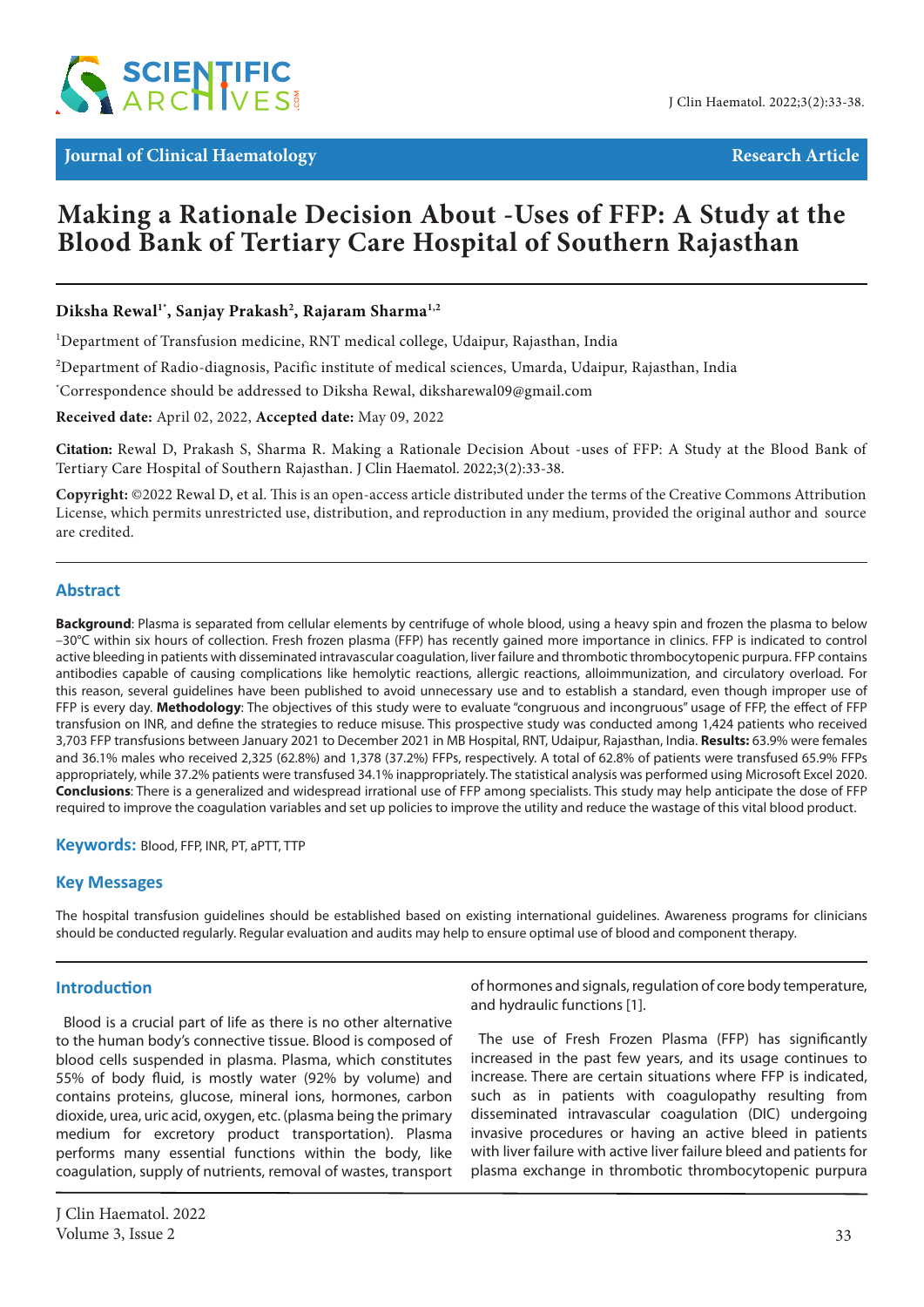

(TTP). FFPs are also reserved for conditions requiring therapy in which replacement of multiple plasma constituents is needed or for which the specific constituent is not commercially available in purified injection or transfusion form and for reversal of Warfarin effect when immediate hemostasis is required [2,3].

However, there are many instances, such as specific factor deficiency prophylactic use of FFP, where FFP use is either controversial or not indicated [3,4] (Graphic illustration 1).

## **Criteria for appropriate transfusion of FFP as per American Association of Blood Banking (AABB) [4,5]**

i. Active bleeding or before surgery or an invasive procedure in patients (adults & neonates) With acquired deficiencies of one or more coagulation factors as demonstrated by an increase Prothrombin Time (PT), Activated Partial Thromboplastin Time (aPTT), International Normalized Ratio (INR) when no alternative therapies are available or appropriate.

ii. Immediate correction of vitamin K deficiency or removal of warfarin effect in a patient with Active bleeding or before surgery or any invasive procedure (In conjunction with use of Prothrombin Complex concentrate).

iii. DIC or consumptive coagulopathy with active bleeding.

iv. TTP.

v. Active bleeding or before surgery or any invasive procedure

in patients with congenital factor deficiencies of one or more coagulation factors when no alternative therapies are available or appropriate.

- vi. Massive blood transfusion.
- vii. Plasma should be transfused adequately i.e., 10-20 ml/kg
- viii. Therapeutic Plasma Exchange
- ix. Congenital deficiency of "C1 esterase inhibitor".

# **Methodology**

This prospective study was carried out in Maharana Bhupal Government Hospital, Ravindra Nath Tagore (RNT) Medical College, Udaipur by Department of transfusion medicine from January 2021 to December 2021. This prospective observational study was conducted among 1,424 patients who received 3,703 FFP transfusions between January 2021 to December 2021 in all the clinical departments. Necessary approval of ethical clearance was taken from Institutional Ethics Committee. As it was a double-blinded study, neither the clinicians had prior knowledge of this survey nor any interference from the blood center whenever a request for FFP was made. At the end of each day, patients issued FFP units were identified from the requisition forms received at the blood bank. Information regarding patients and transfusion was collected from the Hospital Computer System, and the requisition forms were sent to the blood bank and from the case-files of the patients at bedside and blood bank records like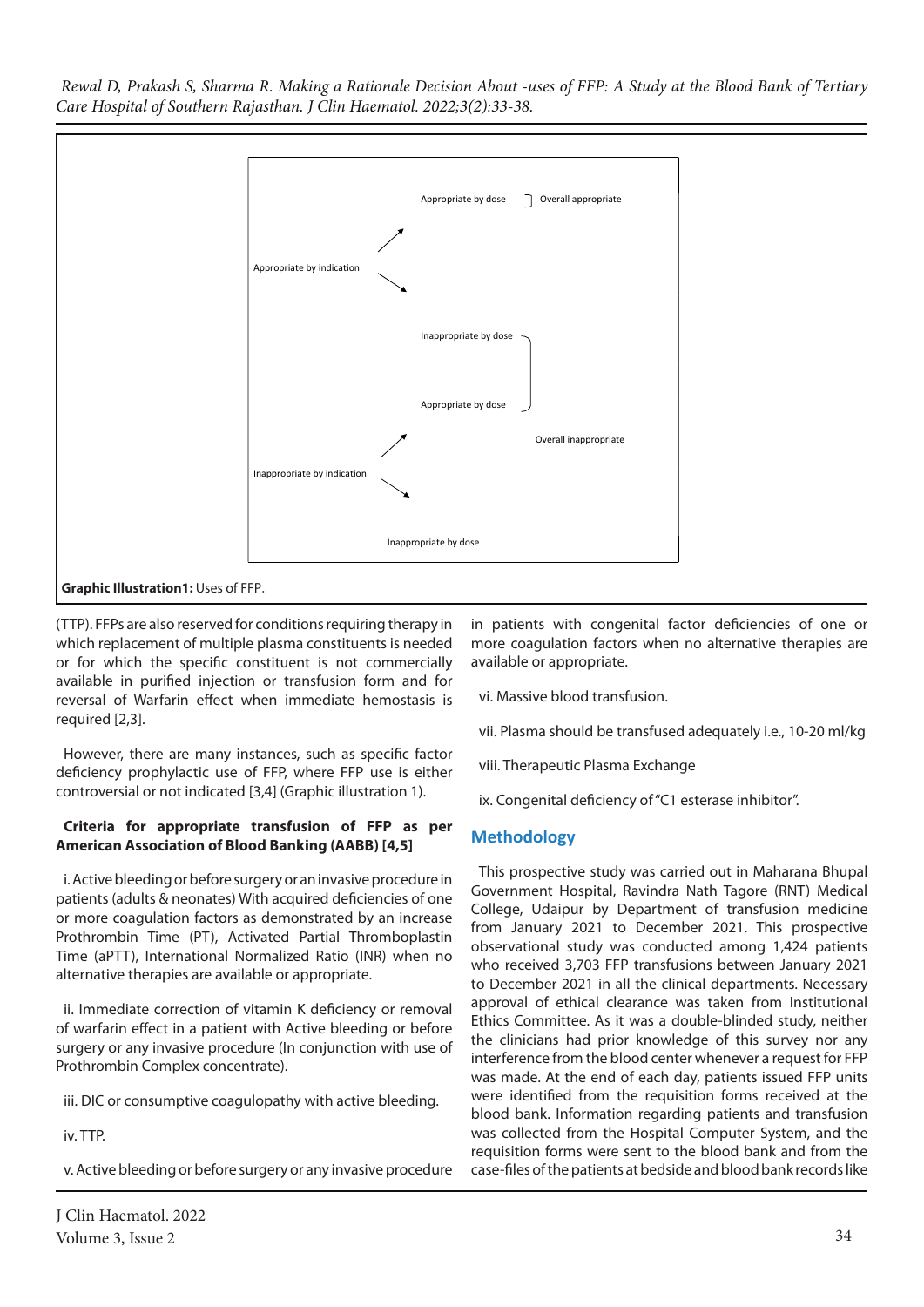issue register compatibility register and component register. The demographic details, including name, age, gender, weight, blood group, unique hospital identification number, department of admission, provisional clinical diagnosis and indication for transfusion, number of issues of FFP unit(s), were noted along with pre-and post-transfusion INR.

Abnormal PT and APTT were defined as >1.5-fold that of the control (INR >1.5).

Along with INR, the history of the previous transfusion, presence or absence of bleeding, an invasive or surgical procedure performed or planned, history of anticoagulant therapy, history of other supplements received like vitamin K, prothrombin complex etc. were also noted down.

Although some patients had received FFP transfusions more than once during the study period, only the first transfusion episode was included in the study for each patient. *Transfusion episode* was defined as each transfusion event when a patient was transfused with FFP.

The quantity or dose of FFP transfused in one transfusion episode was noted down either directly from the medical records of the patients if documented so by the clinician or the following formula calculated it:

Amount of FFP transfused= (a)  $*$  (b); where

a= number of FFP units transfused in one transfusion episode obtained from patient's medical record or blood bank issue register

b= quantity of FFP in each unit obtained from the component's records maintained in the department of Transfusion Medicine.

The PT was assayed and INR calculated on a Semi-Automated Coagulation Analyzer. (Stago, Model No. CA50, Sr. No. F6467). The pre-and post-transfusion INRs were calculated to study the effect of FFP on coagulation variables. The post-transfusion PT was calculated within an hour of the completion of the transfusion. Due to the short time gap between measurements of coagulation parameters, the total variation was assumed to be equal to the actual FFP-induced variation with no contribution from the biologic variation. The improvement in the INR per unit of FFP was calculated, and pre-transfusion INR was correlated with the improvement in INR per FFP, using Pearson's linear correlation. The number of patients who showed a significant improvement in the INR was determined using the following formula derived by Holland and Brooks.

Significant Change ≥ 8.9% (pre-transfusion INR)

According to this formula, a decrease of 8.9% or more in a pretransfusion INR per unit of FFP was considered as a significant improvement.

# **Results**

This study included 1,424 patients who had 3,703 FFPs transfusions during the defined study period between January 2021 and December 2021 in different departments. Among 1,424 patients 910 (63.9%) were females and 514 (36.1%) were male patients who received 2,325 (62.8%) and 1,378 (37.2%) FFPs respectively. In our study, out of a total of 1,424 patients, 740 (52.0%) patients were transfused appropriately; among them, 267 patients received supplements with FFP transfusion, so patients who only received FFP without any supplements were 473 and further studied for the effect of single unit FFP on pre-transfusion INR.

The study of enrolled patients showed that the maximum number of patients (34.6%) were below one year of age while the maximum number of FFPs (31.4%) were transfused to 21- 30 years age group patients. Patients of more than 70 years were least in numbers (1%) and had the least number of transfusions (1.4%).

The study result was showed that adult was the maximum in numbers (47.0%), followed by neonates and infants (34.3%), child (11.2%), elderly (4.9%) and then adolescent (2.6%), which is minimum in number. Transfusion of FFPs was maximum in adults (68.7%) and minimum in the adolescent (4.2%) age group.

In current study maximum patients were having blood group B+ (31.9%) followed by O+ (29.4%), then A+ (24.3%) and AB+ (7.5%), Total negative blood group patients were only 2.5% distributed as O (Negative) 2.3%, B Negative 1.0%, A Negative 1.0%, and AB Negative 0.1%.

In the present study majority of patients from general medicine (62.1%) were transfused appropriately by indication, followed by the Pediatrics Department (61.3%), Obstetrics & Gynecology Department (60.4%) and then General Surgery (55.7%), which is the least appropriately transfused by indication. Even though some departments showed a high percentage of appropriateness by indication but the number of patients who received transfusion was meagre in these departments like the Cardiology Department (4 patients/100%), Neurosurgery Department (14 patients/100%), Pediatric Surgery Department (7 patients/100%), Radiotherapy Department (4 patients/80%), CTVS Department (12 patients/80%), Orthopedics Department (19 patients/65.5%). Department wise distribution of FFP requests and transfused FFPs are provided in Tables 1 & 2.

Range of pre-transfusion INR was from 1.6 to 16.8 with standard deviation (SD) 3.8423 [median 2.800 & mean 4.817] while post-transfusion INR were range 0.8 to 11.2 with SD 1.8437 [median 1.900& mean 2.576]. Improvement in the INR per unit of FFP was range 0.0 to 8.0 with SD 1.4507 [median 0.400 & mean 1.004]. A positive linear relationship was found between the pre-transfusion INR and improvement in INR per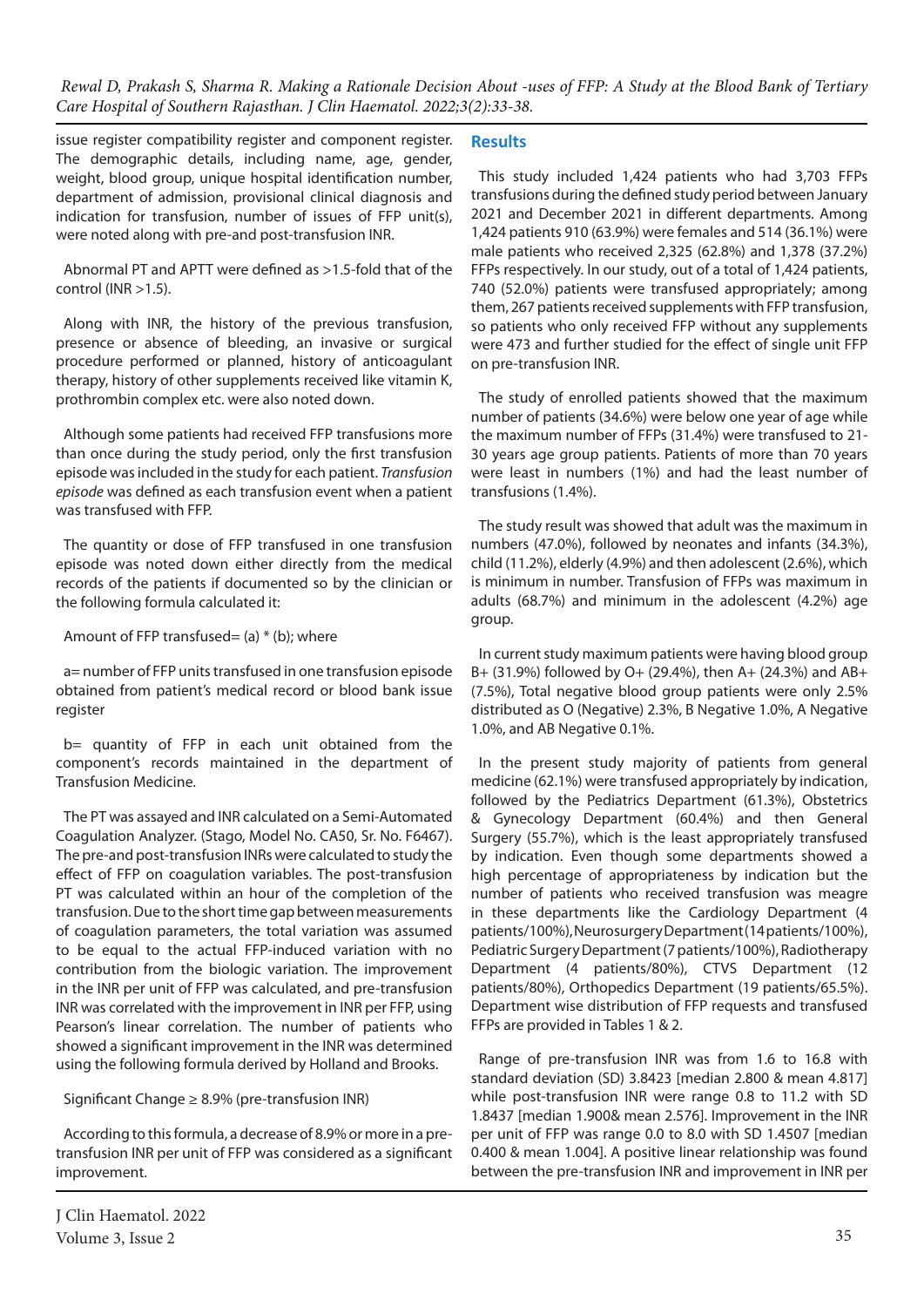| Table 1: Department wise distribution of FFP requests and number of FFPs |                 |      |                |               |  |  |
|--------------------------------------------------------------------------|-----------------|------|----------------|---------------|--|--|
| Department                                                               | No. of patients | $\%$ | No. of FFPs    | $\frac{0}{0}$ |  |  |
| <b>General Medicine</b>                                                  | 179             | 12.6 | 815            | 22            |  |  |
| Pediatrics                                                               | 633             | 44.5 | 741            | 20.0          |  |  |
| Radiotherapy                                                             | 4               | 0.3  | 22             | 0.6           |  |  |
| Cardiology                                                               | 3               | 0.2  | 11             | 0.3           |  |  |
| <b>General Surgery</b>                                                   | 158             | 11.1 | 370            | 10            |  |  |
| Neurosurgery                                                             | 17              | 1.2  | 63             | 1.7           |  |  |
| Orthopedics                                                              | 33              | 2.3  | 104            | 2.8           |  |  |
| Pediatric Surgery                                                        | 8               | 0.5  | $\overline{7}$ | 0.2           |  |  |
| <b>Obstetrics &amp;Gynecology</b>                                        | 373             | 26.2 | 1522           | 41.1          |  |  |
| <b>CTVS</b>                                                              | 16              | 1.1  | 48             | 1.3           |  |  |
| Total                                                                    | 1424            | 100  | 3703           | 100           |  |  |

| <b>Table 2:</b> FFP requirements in Medical v/s Surgical departments |                 |               |  |  |  |
|----------------------------------------------------------------------|-----------------|---------------|--|--|--|
| Departments                                                          | No. of Patients | No. of FFPs   |  |  |  |
| Medical                                                              | 797 (56%)       | 2018 (54.50%) |  |  |  |
| Surgical                                                             | 627 (44%)       | 1685 (45.50%) |  |  |  |
| Total                                                                | 1424 (100%)     | 3703(100%))   |  |  |  |

unit of FFP. The Pearson's correlation coefficient (r) was 0.87 (degree of freedom 490), showing that the net improvement in INR was more with a higher pre-transfusion INR. Using the formula derived by Holland and Brooks, a change of 8.9% or more in the pre-transfusion INR per unit of FFP was considered as a significant change. Out of 473 patients, 349 patients (73.7%) showed a significant improvement in the pre-transfusion INR,

and 124 patients (26.3%) showed no significant benefit. We found that with a low pre-transfusion INR, the proportion of patients showing significant improvement in INR was low, while most patients with a higher pre-transfusion INR showed a significant improvement in INR. This statistical analysis is portrayed in Graph 1.



J Clin Haematol. 2022 Volume 3, Issue 2 36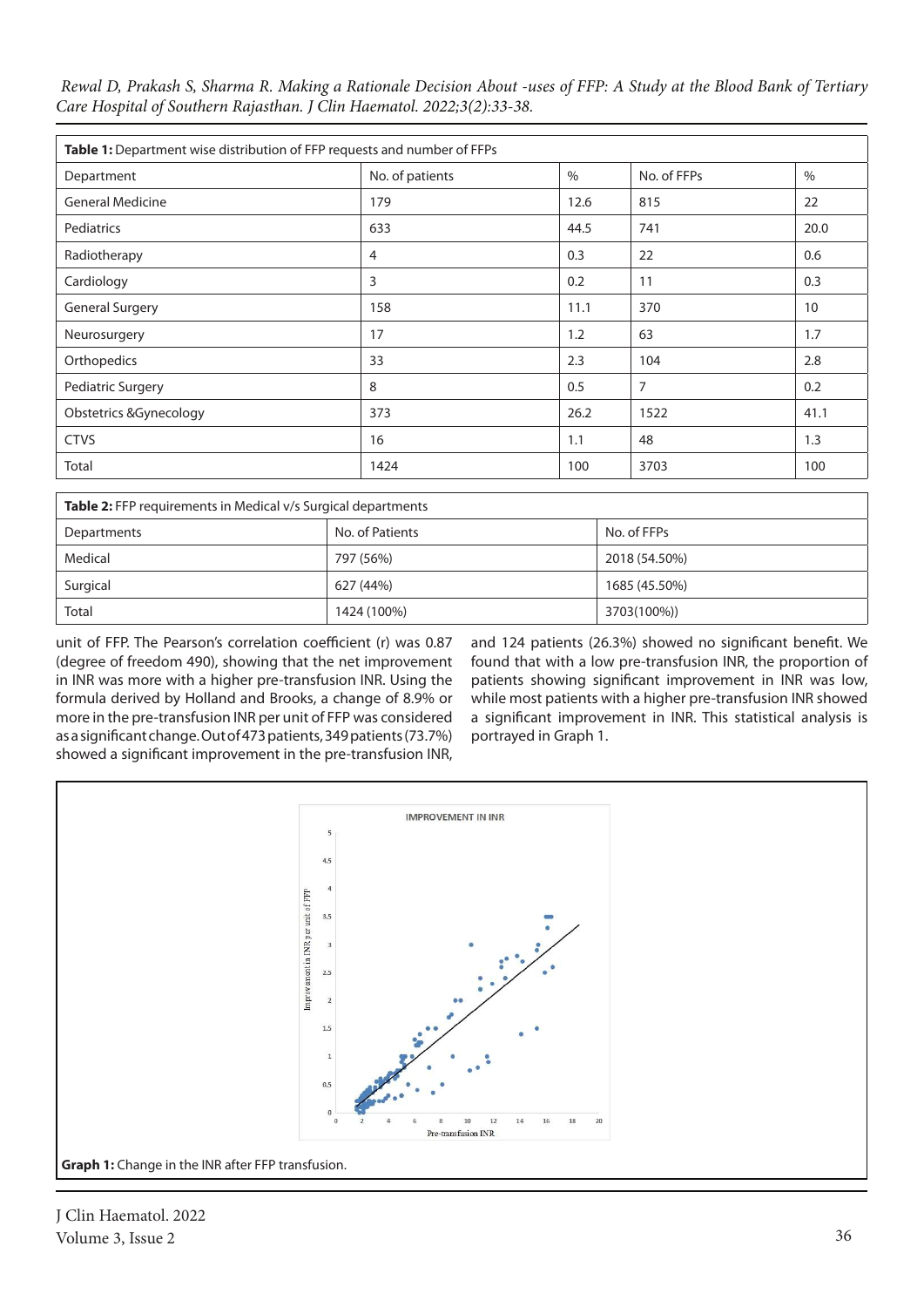| Table 3: Indication v/s number of patients.                        |                 |               |  |  |  |
|--------------------------------------------------------------------|-----------------|---------------|--|--|--|
| Indication                                                         | No. of patients | $\frac{0}{0}$ |  |  |  |
| A-DIC with bleeding                                                | 118             | 8.8           |  |  |  |
| B- Raised INR with bleeding/ hemorrhage                            | 448             | 33.5          |  |  |  |
| C- Raised INR before or during surgery                             | 225             | 16.8          |  |  |  |
| D- Massive transfusion                                             | 23              | 1.7           |  |  |  |
| E-Removal of Warfarrin effect                                      | 11              | 0.8           |  |  |  |
| G- During hemorrhage with normal INR                               | 136             | 10.2          |  |  |  |
| H-Raised INR without bleeding/hemorrhage                           | 103             | 7.8           |  |  |  |
| I-During surgery without any raise in INR                          | 47              | 3.5           |  |  |  |
| J-Volume replacement                                               | 35              | 2.6           |  |  |  |
| K-Hypoproteinemia                                                  | 4               | 0.3           |  |  |  |
| L- Massive transfusion: where ratio of RCC to FFP is not corrected | 11              | 0.8           |  |  |  |
| M-Nutritional support                                              | 4               | 0.3           |  |  |  |
| N-Other - inappropriate                                            | 172             | 12.9          |  |  |  |

| <b>Table 4:</b> Indication v/s Number of FFPs. |             |      |  |  |  |
|------------------------------------------------|-------------|------|--|--|--|
| Indication                                     | <b>FFPs</b> | $\%$ |  |  |  |
| Appropriate                                    | 2440        | 65.9 |  |  |  |
| Inappropriate                                  | 1263        | 34.1 |  |  |  |
| Total                                          | 3703        | 100  |  |  |  |

In our study total of 62.8% of patients were transfused 65.9% FFPs appropriately, while 37.2% of patients were transfused 34.1% FFPs inappropriately. Details are provided in Tables 3 and 4.

Total 82.4% of patients were transfused appropriately by dose, and 17.6% were transfused inappropriately. Appropriate by dose in different departments showed a range of appropriateness as Pediatrics Department showed 97.6% appropriateness by dose while Obstetrics & Gynecology Department Showed 80.6%, General Medicine Department showed 74.4% and Orthopedics Department showed 65.5% appropriateness by dose. The general surgery department showed only 42.1% appropriateness. Department with less number of FFP requisitions also showed a wide range inappropriateness by dose such as Pediatric Surgery Department 85.7%, Radiotherapy Department 80.0%, Neurosurgery Department 71.4%, CTVS 60.0%, Cardiology Department 50.0%.

Overall appropriateness of FFP transfusion was considered if transfusion was appropriate by indication and dose. In our study, a total of 53.0% of patients were overall appropriately transfused while 47.0% were inappropriately transfused. Pediatrics department patients were transfused appropriately in the highest percentage compared to others. They were transfused 59.8% appropriately followed by Obstetrics &

Gynecology department 51.9% followed by General Medicine department 49.0% followed by Orthopedics department 41.4% then least appropriately transfusion had done by General Surgery department that is only 32.1%. Department with few numbers of FFP requisition showed a different type of appropriateness pattern among them Pediatric Surgery and Neurosurgery department patients were transfused most appropriately 85.7% and 71.4% respectively and department of Radiotherapy, CTVS and Cardiology patients were transfused 60.0%, 53.3% and 50.0% respectively.

In the current study, we analyzed that 64.6% FFPs were transfused by indication for 61.7% of patients and 86.5% FFPs transfused appropriately by dose for 82.4% of patients.

Overall, 58.0% FFPs were transfused appropriately for 53% patients while 42% FFPs were transfused inappropriately for 47% patients. The current study found that 56% of medical and 44% of surgical patients were transfused appropriately with 54.50% and 45.50% FFPs, respectively.

# **Discussion**

FFP, which came into use in the 1940s, has gained more importance in the clinic, and significant rises are reported in US [5]. For this reason, several guidelines have been published to avoid unnecessary use and to establish a standard